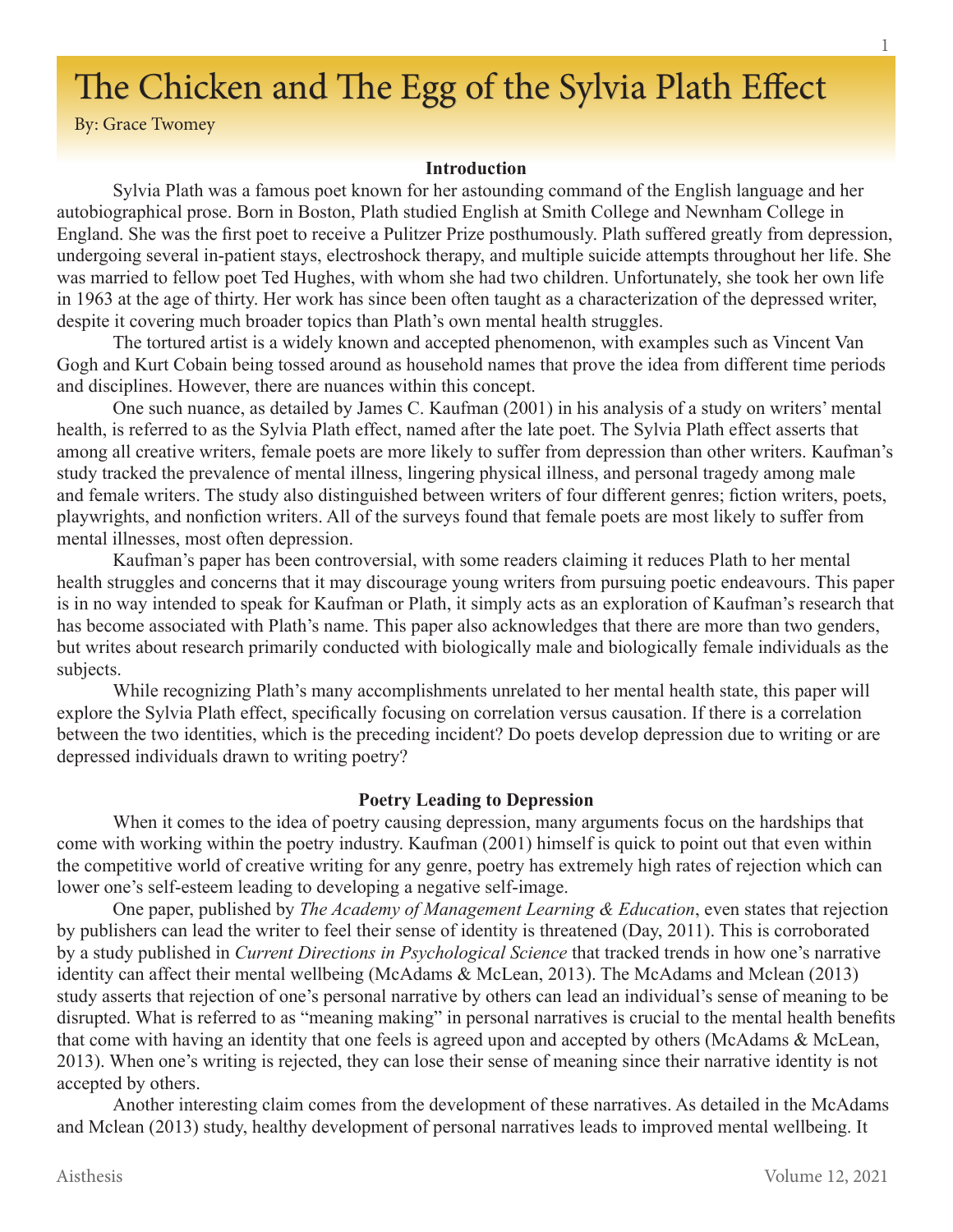is said that one mental health benefit of writing comes from the practice of forming narratives within writing (Pennebaker, 2000). In writing, a narrative is defined as having a beginning, middle, and end. Because poetry is often shorter than prose, it is less likely to contain a narrative (Kaufman & Sexton, 2006). This also means there is less opportunity for shifts in perspective or emotion, both of which are seen as improving mental health in writers (Stirman & Pennebaker, 2001).

In several essays on the subject, social psychologist James Pennebaker (2001) asserts that writers have more practice in forming narratives that help them derive meaning out of difficult life events. A study published in the *American Journal of Psychiatry* states "even though [writers] may be burdened by their problems, their writing seems to represent an important way of unburdening themselves. By imposing a narrative structure on their experiences, many writers seem able to satisfy their needs for communication and to establish order in their otherwise chaotic emotional world" (Ludwig, 1994, p. 1654). However, as stated, due to the nature of the artform, poets are less likely to develop narratives in their work than other writers, meaning they do not reap the same potential benefits as fiction writers, playwrights, or nonfiction writers. Kaufman and Sexton (2006) speculate that "perhaps drudging up personal and emotional topics without putting a [narrative] order to them can cause an inner sense of confusion and frustration in a writer's emotional life" (p. 277).

Additionally, the specific words used in writing can have an effect on mental health. A study by Stirman and Pennebaker (2001) analyzed 300 poems from nine suicidal poets and nine non suicidal poets from different time periods to discern if there were any trends in diction that could differentiate between the two. It was discovered that those who use first person plural (we, us), see more mental health benefits from their poetry than those who use first person singular (I, me), and are less likely to be suicidal (Stirman & Pennebaker, 2001). The study concluded that suicidal poets view themselves as isolated and are less ingrained in society, stating that the first person plural pronouns that they lack are what indicate "an awareness of and an integration in social and personal relationships (Stirman & Pennebaker, 2001, p. 521).

There are also many arguments for writing as a whole being an isolating and harrowing profession. By nature, writers are required to spend excess time in solitude. Additionally, they are often required to exaggerate their own sense of empathy for their work which can be damaging to one's mental state if taken to extremes. A 2016 study by Bechtoldt & Schneider found that higher levels of Emotional Intelligence (EI) are associated with higher recognition of negative emotional cues in social instances, which may lead those with a high EI to retreat from or avoid social situations, further drawing them into isolation. The study also found that higher EI is associated with higher cortisol reactivity levels (Bechtoldt & Schneider, 2016). In other words, the more you are able to emotionally connect to others, the more likely you are to produce excess amounts of stress hormones. Because successful poetry often discusses complex emotions, it can be reasoned that writing poetry increases one's EI level, leading to increased cortisol levels.

#### **Depression Leading to Poetry**

However, many of these points could also be used on the other side. Although writing necessitates individuals spend large quantities of time alone, individuals with depression are often drawn to spending time alone, perhaps insinuating that individuals with depression become drawn to solitary activities, such as writing (APA, 2013).

An important addendum to the development of the original study by Kaufman (2001) that coined the Sylvia Plath effect is a consequent study that surveyed and interviewed women writers as well as non-writer matched controls. Among other things, the study revealed that female writers, of any genre, are more prone not only to depression, but mood disorders, panic attacks, generalized anxiety, and eating disorders (Ludwig, 1994). While this is a compelling discovery, it is likely attributed to the idea that women in general are more prone to mental disorders than men (Kaufman, 2001).

This gender disparity particularly in poets can be attributed to the concept of rumination, which is defined by the US National Library of Medicine as "a form of perserverative cognition that focuses on negative content, generally past and present, and results in emotional distress" (Sansone & Sansone, 2012; Garnefski, et al,. 2004). A study published in *Personality and Individual Differences* sampled over 600 individuals to research emotional regulation strategies (Garnefski, et al., 2004). They discovered that women are more likely to use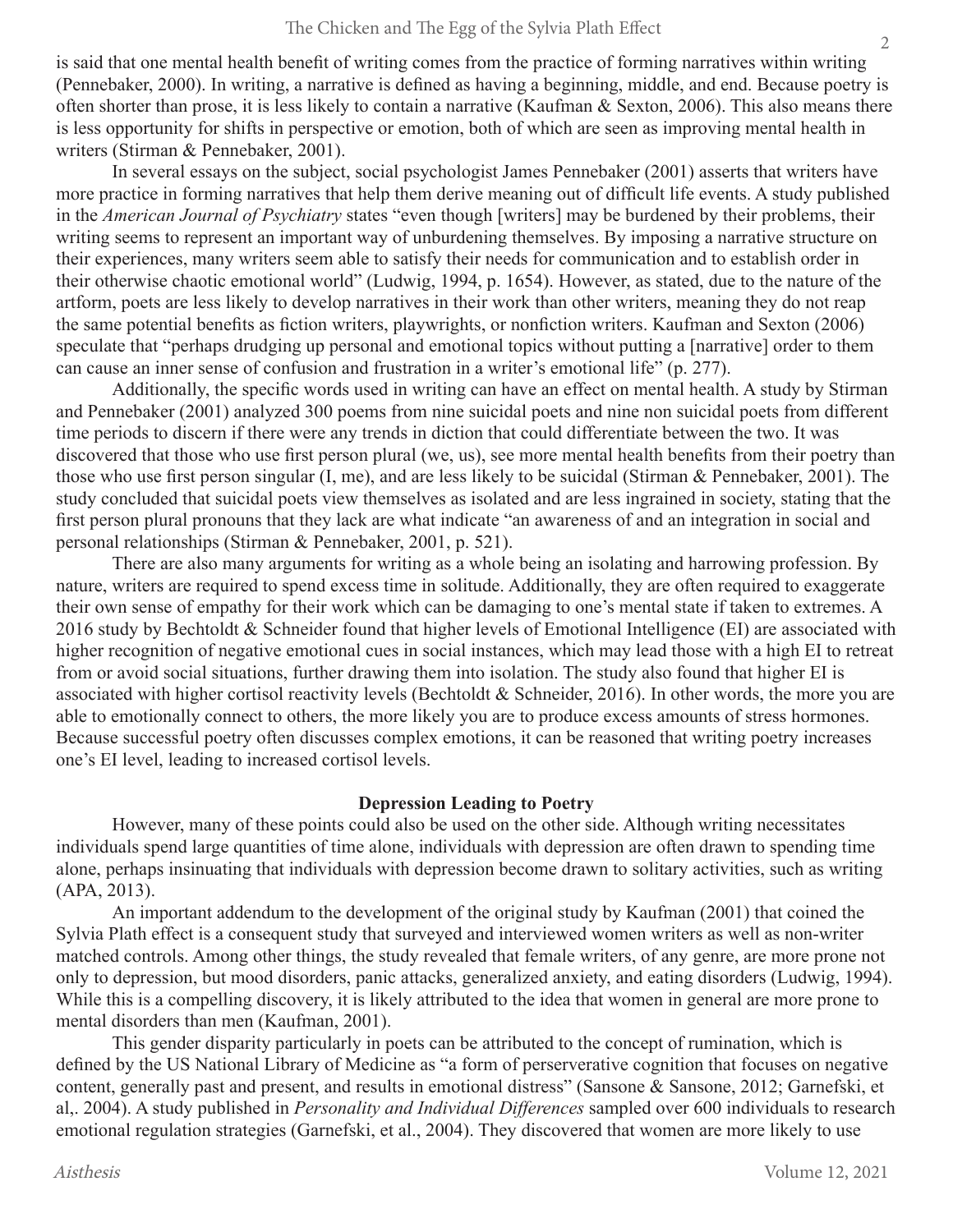rumination, catastrophizing, and positive refocusing. Additionally, those who utilized self-blame, rumination, and catastrophizing strategies were more likely to report higher rates of depression.

A separate study published in *Emotion* used path analysis methods to survey just under 100 college students in an attempt to decipher whether depression can be linked to creativity (Verhaeghen, et al., 2005). They found that there is no correlation between those who are depressed and those who are creative. However, there is a link between those who practice rumination, intentionally or otherwise, and those who are creative (Verhaeghen, et al., 2005). Creativity was both self-reported and objectively measured in this study, via surveys about the participants' creative interests as well as more objective methods, such as questions from the Abbreviated Torrance Test for Adults and the Purdue Creativity Test. This study also corroborated Garefski, et al.'s (2004) findings that rumination is linked to higher rates of depression.

One study measured the positive effects associated with writing and rumination, having half of the participants utilize "expressive writing" after ruminating, and the other half writing objectively about the subject they were ruminating about (Sloan, et al., 2008). Expressive writing is defined as "a technique that involves writing about thoughts and feelings that arise from a traumatic or stressful life experience" (Harvard Health). The study found that those who used expressive writing saw a decrease in depressive symptoms, while the control group saw no change (Sloan, et al. 2008). However, this cannot be generalized to all writing since "the formation of a narrative is a necessary precondition for expressive writing to have salutary effects" (Kaufman & Kaufman, 2009, p. 30) and as discussed, poetry is less likely to have a narrative within it, meaning poets do not reap the same benefits from ruminative writing.

Because rumination is associated with higher rates of both creativity and depression, and is a more common emotional regulation method in women, it can be reasoned that female poets are more likely to implement it in their writing process, despite it not offering any emotional benefits. Kaufman & Kaufman (2009) speculate that rumination plays a prominent role specifically in the revision process, as writers must read and reread work that may be reflective of difficult situations within their own life. In addition to being more likely to utilize rumination, women are more likely than men to write about personal concepts as opposed to more abstract ones, meaning this rumination will often center around themselves rather than outside forces (Kaufman & Kaufman, 2009). It is also stated that rumination about oneself specifically leads to decreased problem-solving abilities and increased rates of depression, further suggesting that this becomes a deadly combination raising the risk of suicide (Kaufman & Kaufman, 2009).

There are certain general traits that creative people are more prone to than non-creatives, including openness to experience, impulsivity, emotional sensitivity, and aloofness (Kaufman, 2001). It's important to note that even on a larger scale than poetry, creativity in general is not associated with higher mortality rates, but creative occupations are (Kaufman & Kaufman, 2009). Additionally, any claim that writers are more prone to certain experiences than others must take into account the fact that writers are more likely to have a large platform as well as the mental tools, such as an expansive vocabulary, with which to convey their experiences due to the nature of the profession. It is additionally possible that creative fields tend to have less stigma surrounding mental illness which would lead those with existing mental health conditions to be drawn to such fields. Ludwig (1994) asserts that this lack of stigma leads writers to feel more comfortable admitting to emotional difficulties as opposed to those in other professions.

There is also significant evidence for depression hindering creativity. Psychiatrist Albert Rothenberg's (1994) work centers around proving that creative endeavours cannot lead to the development of mental illnesses because mental illnesses themselves disrupt cognitive and emotional processes necessary to expressing creativity. Rothenberg (1994) also states that creative individuals produce better work when in treatment for their mental illnesses.

This has been highly debated throughout history even as specifically as among Boston born poets, such as Robert Lowell and Sylvia Plath. Lowell, a poet who suffered from bipolar disorder believed that he was actually more creative after being medicated with lithium (Hamilton, 1982). Psychiatrist Mogens Schou (2018) conducted a study to investigate lithium in particular, studying a group of test subjects that consisted of writers, composers, and painters who were suffering from bipolar disorder. He found that around half of the subjects saw an increase in creativity after taking lithium, with the rest split evenly between seeing no change, and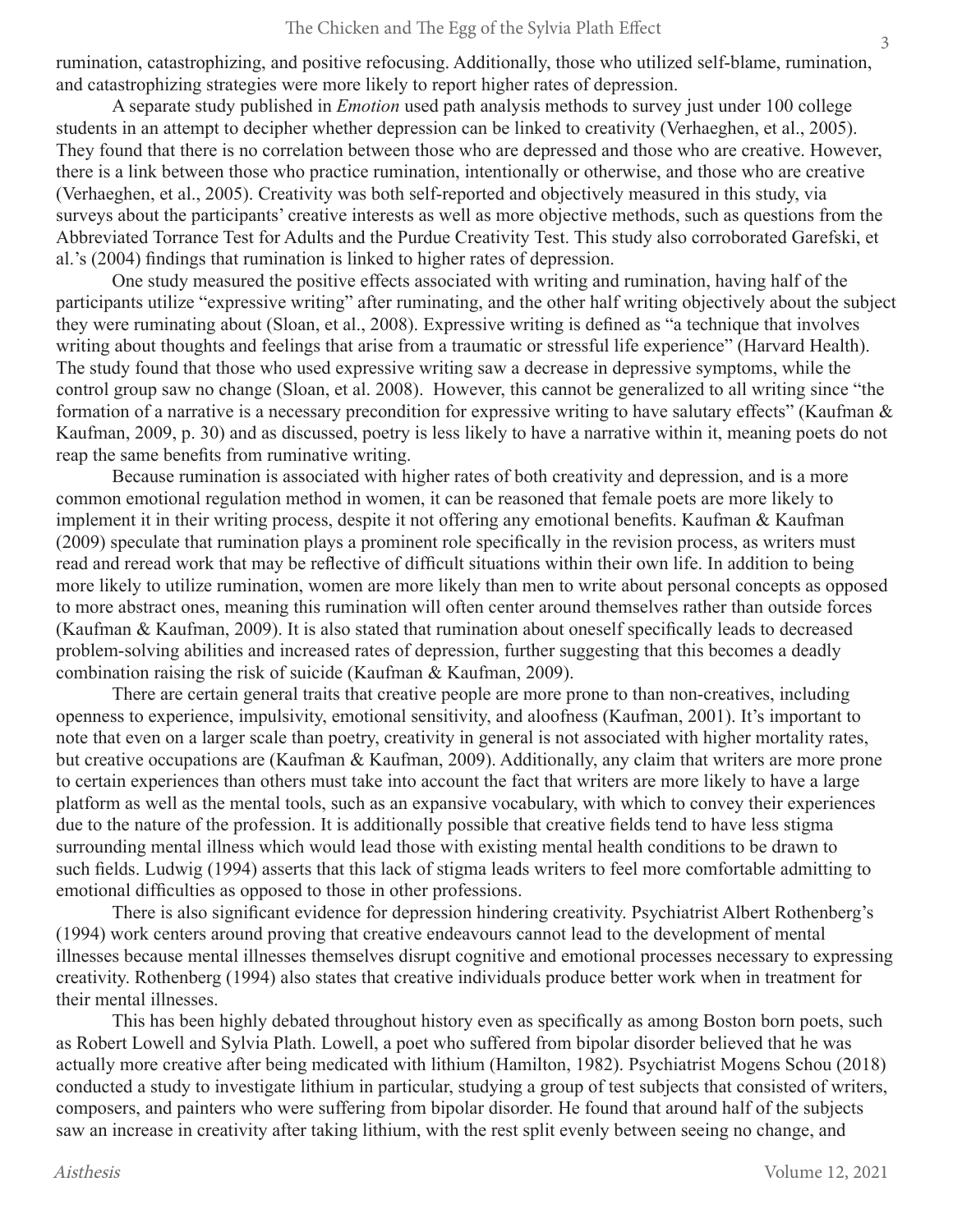seeing a decrease (Schou, 2018).

However, treatment improving creativity is not always the case. The titular Sylvia Plath was vocal in how she felt about her treatment, especially regarding her experience with electroconvulsive therapy, (ECT). ECT is the practice of intentionally inducing seizures in a patient via small electric shocks. It is believed to alter brain chemistry and relieve the patient of symptoms associated with their mental illness (Mayo Clinic, 2018). While many scholars have argued that additional ECT could have saved Plath's life, her viewpoint on how it affected her creativity may have differed. In *The Bell Jar*, a fictional novel by Plath that dramatically mirrors her own life, after undergoing her first round of ECT, the main character, who is often thought to represent Plath, states "I felt dumb and subdued. Every time I tried to concentrate, my mind glided off, like a skater, into a large empty space, and pirouetted there, absently" (1963, p. 145).

When it comes to Plath specifically, many scholars have published differing opinions on both how her depression affected her work and how other aspects of her life affected her depression. One commonly held belief is that her marriage to Ted Hughes contributed greatly to her depression and hindered her work. Plath confided in friends and therapists that Hughes was abusive towards her (Kean, 2017). Following Plath's discovery of Hughes' infidelity in July of 1962, Plath arguably experienced an increase in creativity, writing twenty-six of the twenty-eight poems originally published in her final collection, *Ariel* (Poetry Archive, 2019). It is unclear whether Plath was experiencing symptoms of depression during this time. Despite keeping a detailed journal, only two of Plath's entries from July of 1962 remain as Hughes burned Plath's final journal (Plath, 2000). Both remaining entries are about the death of her neighbor, Percy Key. Key's death inspired several poems by Plath, with her stating "Percy Key is dead...I have written a long poem 'Berck-Plage' about it. Very moved" (Plath, 2000, p. 671).

Some scholars argue Plath's separation from Hughes in September of 1962 may have briefly dulled her symptoms as she and her children transitioned out of an abusive environment (Edmund, 2018). However, letters have revealed that just a few months later Plath experienced severe depressive symptoms, including a lack of sleep and extreme weight loss (Cooper, 2003). The remaining two poems in *Ariel*, in addition to fifteen not originally included, but later added to the collection, were written during this period of hardship and depression in Plath's life during the winter of 1962-1963 prior to her passing in February of 1963 (Chiasson, 2018). The prolific work completed by Plath during these periods of hardship implies that her depression did not in fact hinder her creativity levels.

In fact, many poets write their best work immediately prior to suicide (Kaufman & Kaufman, 2009). Speculation about the cause of this has arisen, especially surrounding the revision process. Does writing without revision foster impulsiveness and mental instability that leads to suicide or is the lack of revision itself a result of heightened levels of depression?

There is an additional facet regarding treatment's effects on creativity that is specific to poets. The average age of onset for depression and the average peak of a poet's career both occur in one's twenties (Loranger & Levine, 1972; Simonton, 1975). It can be surmised that once depression is diagnosed and one begins treatment, their productivity when it comes to writing poetry also decreases due to said treatment, leading so many poets to peak in their twenties. However, this correlation has not yet been proven.

Aside from studying the rates of mental illness, Kaufman's 2001 study also tracked what he defined as "personal tragedy" among writers of different genders and genres. Again, female poets topped the list, being the most likely to have experienced personal tragedy within their lives. Ludwig's (1994) later, more specific study found that female writers are more likely to have experienced some form of abuse during childhood than nonwriters. This clarification implies that tragedy leads to writing rather than the other way around, since it is likely that in most cases the childhood abuse occurred before the individual took up writing.

## **Verdict**

It's important to note that tragedy can be a pre-determining factor for many mental disorders. While not all individuals who experience tragic events will develop mental disorders, they can become more prone to do such without any guarantee one way or the other (Ludwig, 1994). Because Kaufman's (2001) study does not establish when the "personal tragedy" occurred it cannot be determined whether the tragedy led to poetry or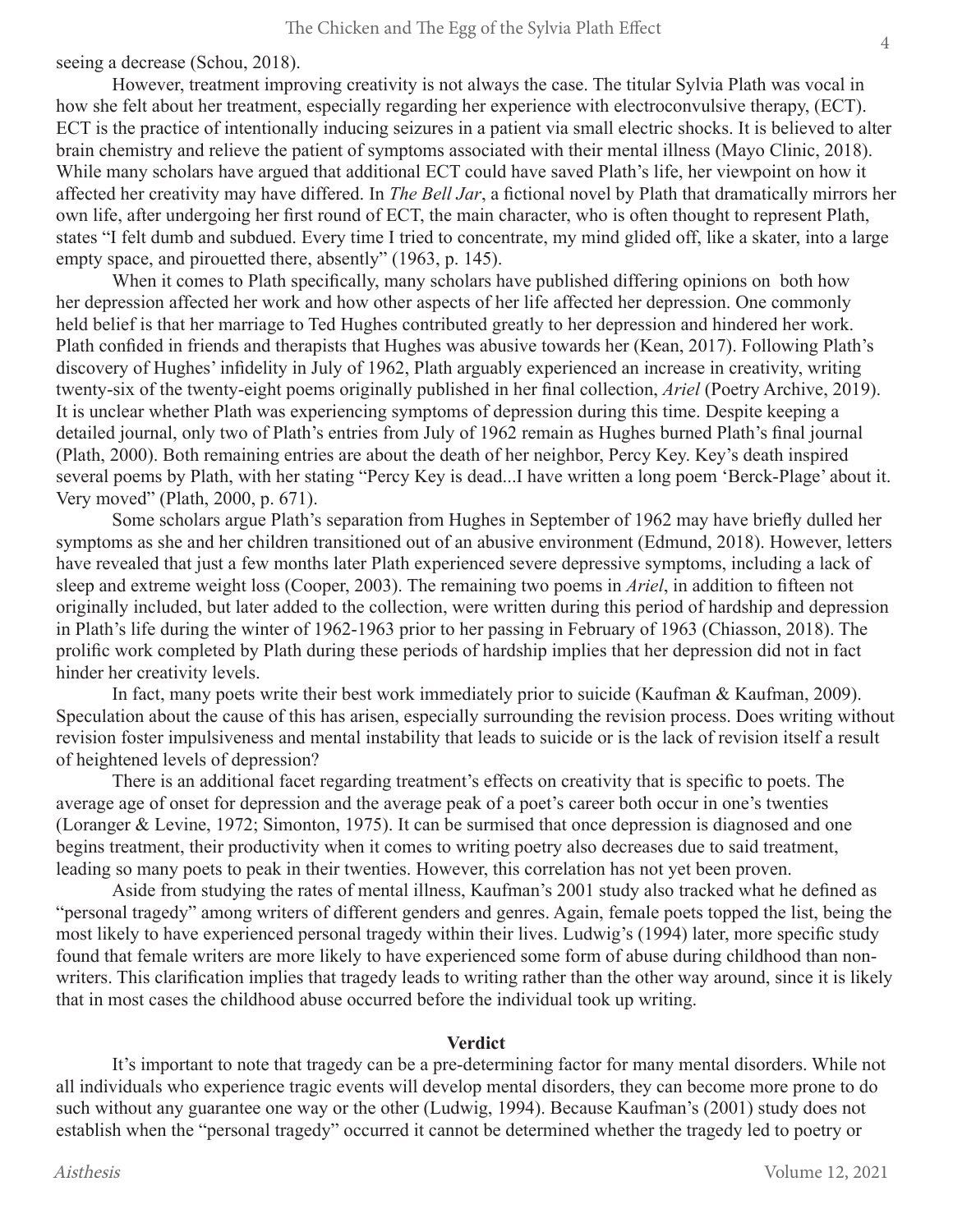vice versa. However, Ludwig's study only accounts for tragedy occurring before the age of thirteen and yields the same results of writers being more likely to have experienced tragedy. Thus, by combining Kaufman's (2001) specificity regarding genre and Ludwig's (1994) specificity regarding age, it can be assumed that tragedy is what leads to both depression and poetry. According to both Kaufman (2001) and Ludwig (1994), those who undergo traumatic events are more likely to become poets, likely for the emotional release it provides, but separately are also more likely to develop depression due to the tragedy they endured.

This clears the moral question of whether writers should be discouraged from pursuing poetry as it proves that while writing poetry may exacerbate negative emotions by indulging in them, it cannot cause an otherwise mentally sound individual to develop depression.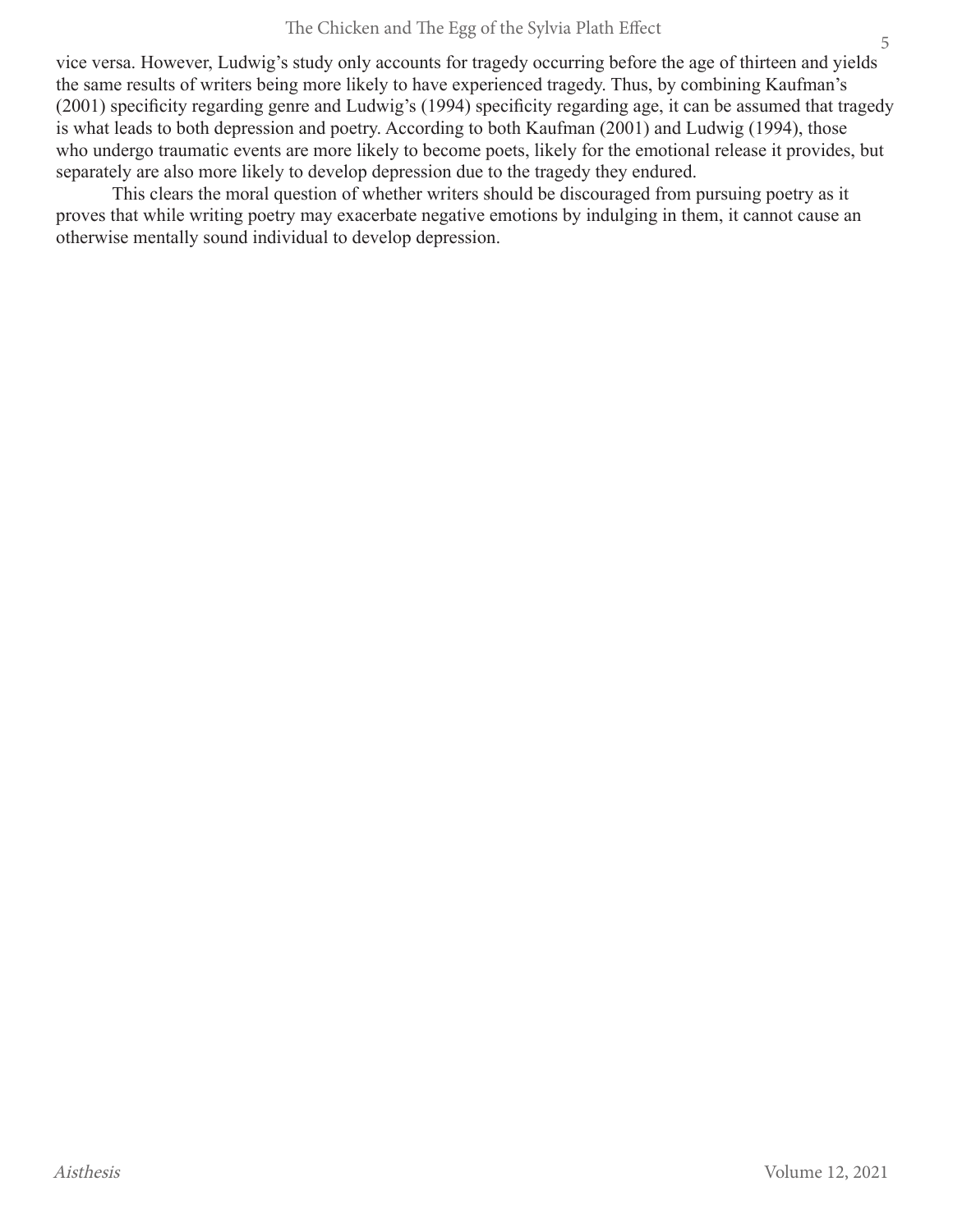# **References**

- American Psychiatric Association [APA]. (2013). Diagnostic and statistical manual of mental disorders (5th ed.). https://doi.org/10.1176/appi.books.9780890425596
- Bailey, D. (2003). The 'Sylvia Plath' effect. *American Psychological Association*, 34, 42. Bechtoldt, M., & Schneider, V. (2016). Predicting stress from the ability to eavesdrop on feelings: Emotional intelligence and testosterone jointly predict cortisol reactivity. *Emotion*, *6*, 815–825.
- Chiasson, D. (2018). Sylvia Plath's last letters. *The New Yorker*.
- Cooper, B. (2003). Sylvia Plath and the depression continuum. *Journal of the Royal Society of Medicine*, 96(6), 296-301.
- Day, N. (2011). The silent majority: Manuscript rejection and its impact on scholars. *Academy of Management Learning & Education*, 10(4) 704-718.
- Edmund, A. (2018). The tragic relationship of Sylvia Plath and Ted Hughes. Retrieved November 18, 2020, from https://literaryladiesguide.com/
- Electroconvulsive therapy (ECT). (2018, October 12). Retrieved November 18, 2020, from https://www. mayoclinic.org/
- Expressive writing for mental health Harvard Health. Harvard Health. Retrieved March 9, 2021, from https:// www.health.harvard.edu/
- Garnefski, N., Teerds, J., Kraaji, V., Legerstee, J., & van den Kommer, T. (2004). Cognitive emotion regulation strategies and depressive symptoms: Differences between males and females. *Personality and Individual Differences*, 36(2), 267–276.
- Hamilton, I. (1982). Robert Lowell: A biography. New York: Random House.
- Kaufman, J. (2001). The Sylvia Plath effect: Mental illness in eminent creative writers. *The Journal of Creative Behavior*, 35(1), 37-50.
- Kaufman, J. (2017). From the Sylvia Plath effect to social justice: Moving forward with creativity. *Eur J Psychol*, 13(2), 173-177.
- Kaufman, J., & Sexton, J. (2006). Why doesn't the writing cure help poets. *Review of General Psychology*, 10(3), 268-282.

Kaufman, S., & Kaufman, J. (2009). *The Psychology of Creative Writing*. Cambridge University Press. Kean, D. (2017). Unseen Sylvia Plath letters claim domestic abuse by Ted Hughes. *The Guardian*.

- Loranger, A. W., & Levine, P. M. (1978). Age at onset of bipolar affective illness. *Archives of General Psychiatry*, 35, 1345–1348.
- Ludwig, A. (1994). Mental illness and creative activity in female writers. *American Journal of Psychiatry*, 151(11), 1650-1656.

McAdams D., & McLean K (2013). Narrative identity. *Current Directions in Psychological Science*, 23(3), 233-238.

- Moore, K. (2016). Empathy is the secret to writing that sells, according to science. Retrieved from https://inc. com/
- Pennebaker, J. (2000). Telling stories: The health benefits of narrative. *Literature and Medicine*, 19(1), 3-18. Plath, S. (1963). The Bell Jar.
- Plath, S. (2000). The unabridged journals of Sylvia Plath. New York: Anchor Books.
- Rothenberg, A. (1994). Creativity and madness: New findings and old stereotypes. Baltimore, MD: Johns Hopkins University Press.
- Sansone, R. & Sansone, L. (2012). Rumination. Innovations in Clinical Neuroscience, 9(2), 29-34.
- Schou, M. (2018). Artistic productivity and lithium prophylaxis in manic-depressive illness. *Cambridge University Press*.
- Simonton, D. K. (1975). Age and literary creativity: A cross-cultural and transhistorical survey. *Journal of Cross-Cultural Psychology*, 6, 259–277.

Sloan, D., Marx, B., Epstein, E., & Dobbs, J. (2008). Expressive writing buffers against maladaptive rumination. *Emotion*, *2*, 302–306.

Stirman, S., & Pennebaker, J. (2001). Word use in the poetry of suicidal and non-suicidal poets. *Psychosomatic Medicine*, 63, 517–523.